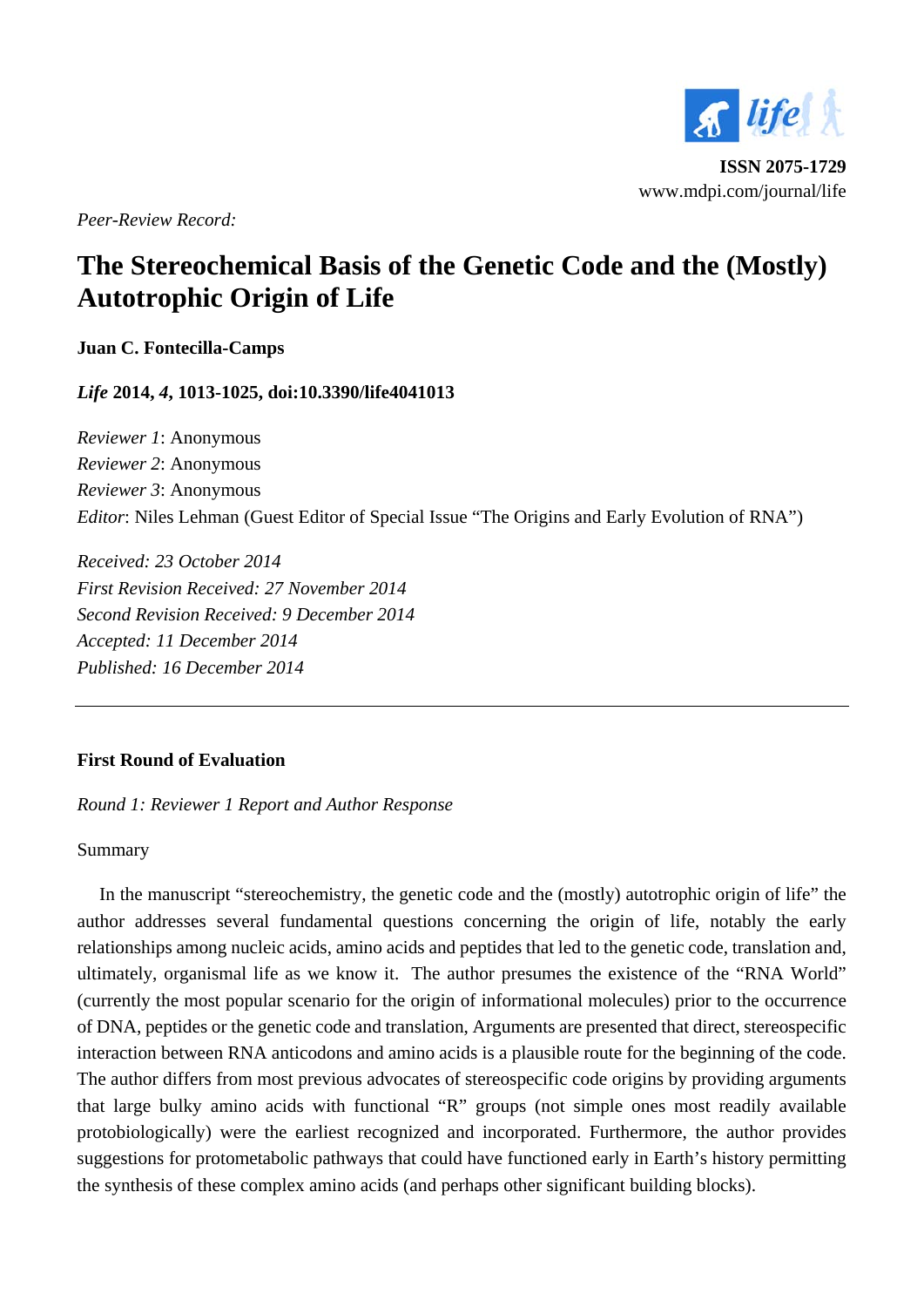## Broad Comments (Strengths)

I find that the manuscript offers a good concise overview of the field of life's origins and the early evolution of the genetic code. The following points represent significant and (mostly) novel contributions.

- Strong arguments are provided to support the idea that the earliest amino acids that interacted with nucleic acids and were incorporated into peptides were "bulky" ones with large functional "R" groups. Only such amino acids could be recognized effectively (e.g., by anticodons) and only they would provide useful function to the nucleic acids (allowing natural selection and evolution).
- The recognition of amino acids was stereospecific at the anticodon. This provides both a logical pathway for the genetic code's origin and a rationale for the homochirality of both amino acids and nucleic acids in living system. The arguments the author provides are supported by published data and are theoretically sound.
- I find the discussion of possible protometabolic pathways that could lead to the larger amino acids intriguing. The author suggests that relatively non-specific pathways (mineral or globule catalyzed) could have operated primordially to generate these amino acids (including the basic ones) and "other precursors" (perhaps nucleic acid components). I am pleased that he noted the possibility that globules could serve; most experimental studies have focused on mineral surfaces but I find many aspects of the "composome" scenario (Hunding *et al.*, 2006, Bioessays 28: 399–412) attractive.
- The author provides a plausible scheme for aspects of the expansion of the genetic code beyond the initial phase of direct stereospecific recognition of (bulky) amino acids by anticodons. The aminoacylation site was originally adjacent to the anticodon; subsequently "gene duplication" separated the two sites' allowing the distant anticodon to interact with mRNA codons, thus permitting translation of simpler amino acids.

## Broad Comments (Weaknesses)

Although I find the manuscript fully acceptable as it stands, the author might wish to consider the following points in this or subsequent papers.

The author provides a plausible scenario for the protometabolic formation of complex amino acids yet he still adheres to the "RNA World" scenario—avoiding the issue of where the RNA (nucleotide bases, sugar and phosphate linkages and lengthy homochiral "smart" RNA) came from. Of course this avoidance is characteristic of pretty much all of the RNA World literature. From a logical viewpoint is it not much easier to generate fairly complex peptides than a pool of "smart" and pretty long RNA molecules needed for an RNA World?

*Response: The reviewer is referring to one of the fundamental problems I have tried to address. I tend to think that by having (i) fewer different potential building blocks, (ii) a potential capacity for replication and (iii) being catalytically active, RNAs could have "functioned" without polypeptides. I find the opposite a lot less likely. How to make and reproduce complex peptides (potentially composed of up to 20 different amino acids) without some kind of synthetic apparatus and coding?*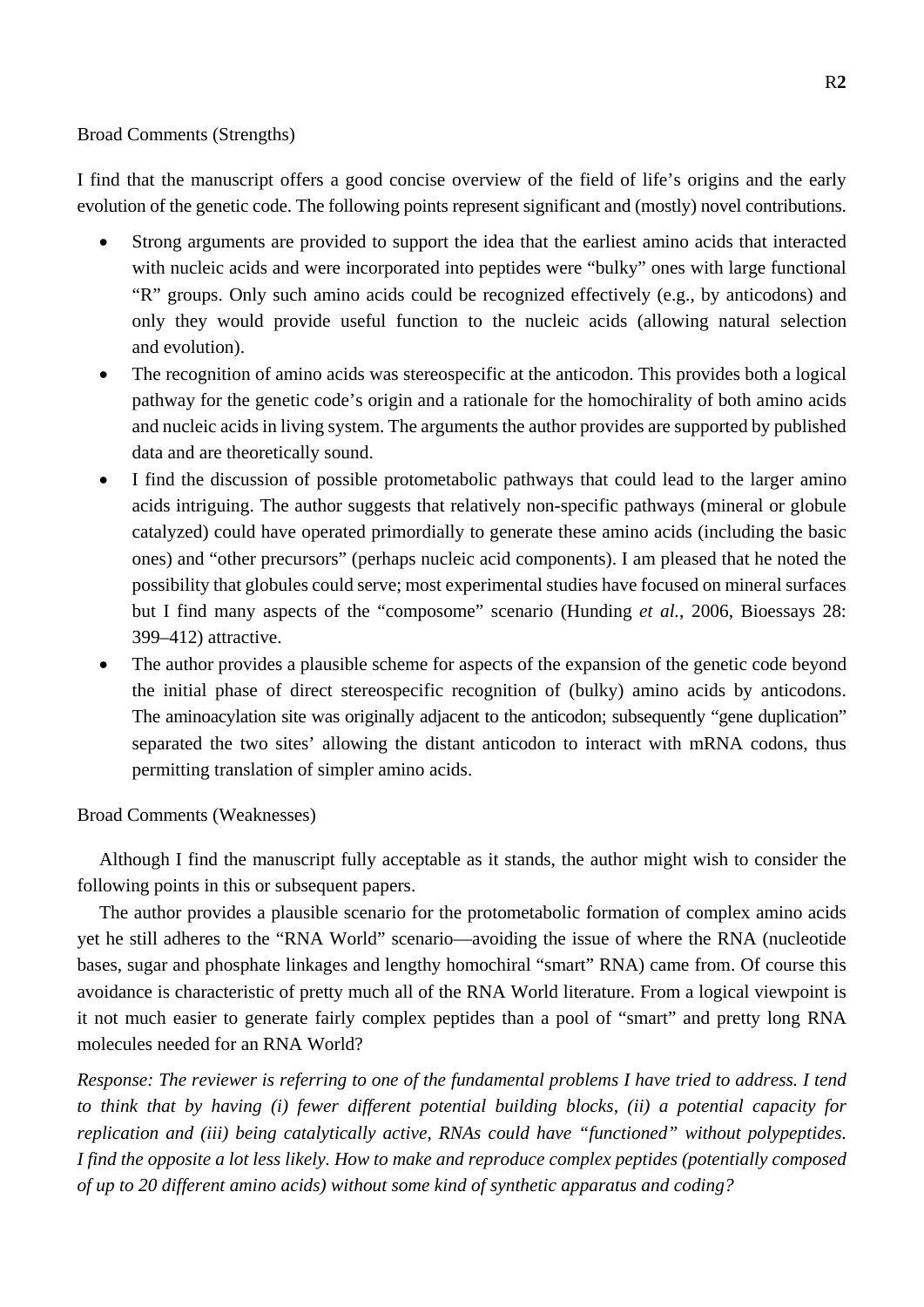Why not have protometabolic pathways generate precursors of both RNA and peptides (including bulky functional amino acids like the basic ones that could interact with nucleic acids). Dehydration reactions could allow some polymerization and true Darwinian evolution could begin when simple peptides and simple nucleic acids began functioning cooperatively (peptide-assisted NA replication; NA assisted translation).

*Response: I believe that proto-metabolic pathways did generate RNA precursors and also amino acids. However, as stated above, I think peptide synthesis had to wait until anticodon-bearing nucleic acids emerged, as a condition for the genetic coding era to get started.* 

An issue with the metabolic pathways (e.g., reverse citric acid cycle) outlined by the author, the process of aminoacylation (and, indeed the whole RNA World concept) is the central role that ATP and other nucleotide phosphates play in these processes, at least nowadays. Where does phosphate bond energy or its equivalent come from and how is it linked to these processes in the model the author has developed?

*Response: There is now good evidence that PPi could have been a precursor of ATP (Holm NG, Baltscheffsky H. Links between hydrothermal environments, pyrophosphate, Na(+), and early evolution. Orig Life Evol Biosph. 2011 41: 483–493). Inorganic pyrophosphate was likely to be present in primordial settings where life originated.* 

The author might want to check out the article by R Griffith (Orig. Life Evol. Biosp. **2009**, *39*, 517–531) which comes to broadly similar conclusions regarding the early evolution of the genetic code but works from an alternative scenario, one that addresses a number of the logistical problems inherent in the RNA world.

*Response: I have gone over the article mentioned by the reviewer. Although very interesting, it seems to me that it contains many hypotheses that would be difficult to test. In my article I have heavily relied on the existing literature and I have tried to stay as general as possible to avoid specifics that will not be falsifiable.* 

## Specific Comments

The following minor grammatical changes should be considered:

- on Line 30 replace constrain  $(v)$  with constraint  $(n)$
- on Line 54 change catalyze to catalyzing
- $\bullet$  on Line 104 change rational (adj) to rationale (n)
- on Line 185 change "which origin" to "the origin of which"

*Response: All these errors have been corrected.*

#### *Round 1: Reviewer 2 Report and Author Response*

This paper presents a synthesis of different ideas surrounding the early evolution of RNA coding and protein biosynthesis. There is a lot to like in this paper, though also a few criticisms. Below are some thoughts.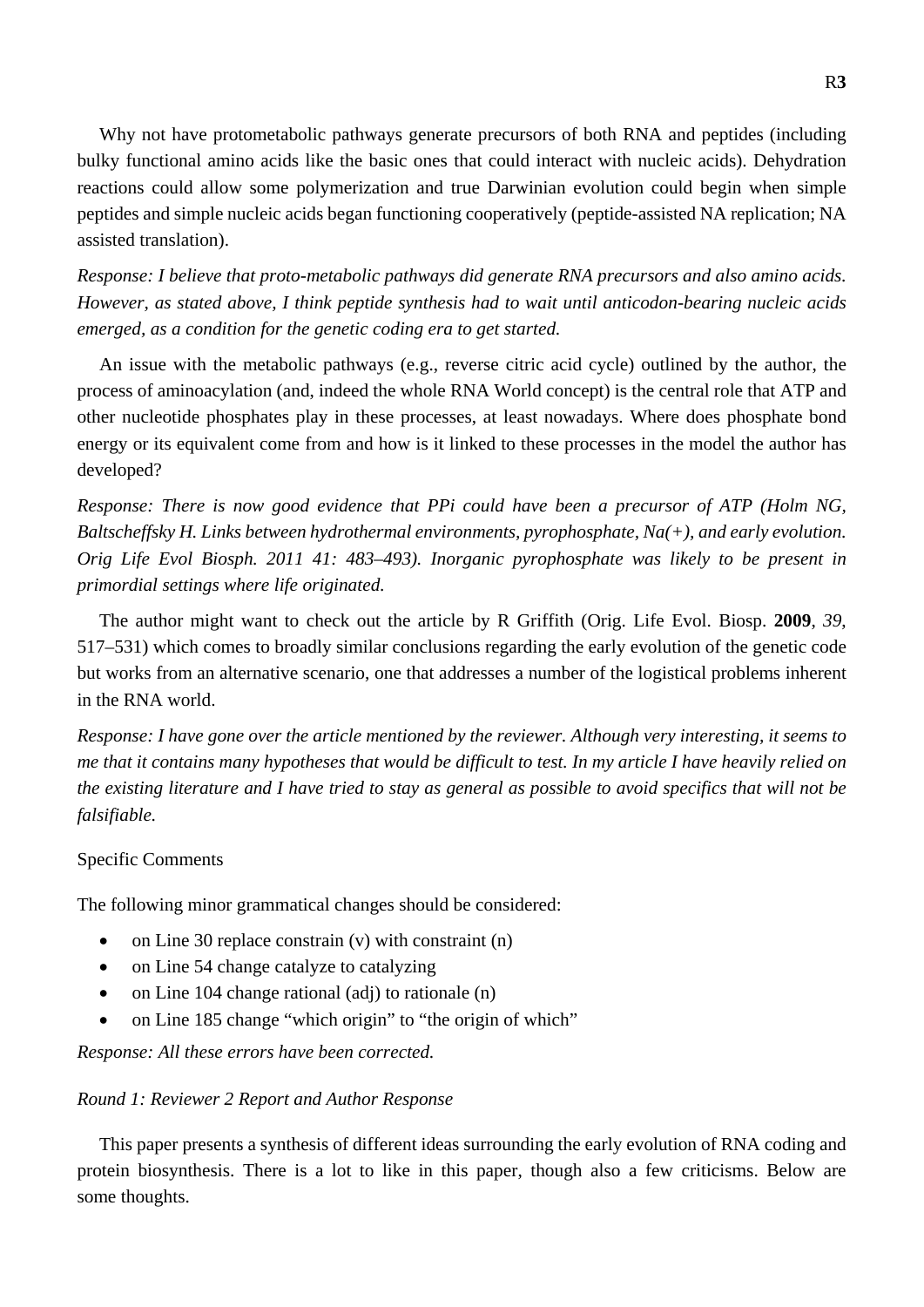If I understood the paper correctly, the hypothesis is that there were ancestral RNA molecules that both bound amino acids and catalyzed peptide bond formation, but only for what the author calls "bulky" amino acids. Preceding this combined role, the original RNA-AA binding may have been to increase stability/functionality of RNA. Within the proto-ribosome, then, having the anticodon and acceptor stem near each other would have protected the tRNA-amino acyl bond from hydrolysis. Then, later in evolution and for more sophisticated systems, a key gene duplication event is suggested to have moved the acceptor stem away from the anticodon region, releasing chemical constraints on codon-anticodon recognition and allowing a more "digital" evolution of the code. The system was increasingly able to recognize simpler amino acids, and codon capture expanded the code to include those amino acids, but preserving already existing stereochemical constraints imposed from the original "bulkier" amino acids.

*Response: I find the summary of my ideas by the reviewer very good. I would just change "releasing chemical constraints on codon-anticodon recognition" to "releasing chemical constraints on amino acid-anticodon recognition". Once the anticodon is not required for direct amino acid recognition it seems to me that codon-anticodon recognition will follow (generating a proto-messenger RNA).* 

This is an interesting scenario that seems like it would be a nice addition to debates on the emergence of life. What is particularly nice is that it addresses the important point of relative abundances of prebiotic inputs to life (*i.e.*, if some environments would have produced a highly diverse mix of compounds, why or how did only some compounds end up in living systems? How did this "mass concentration" work?).

*Response: I agree with the reviewer that the degree of "prebiotic inputs to life" is central to any discussion on the origin of life. This is the reason I think significant compartmentalization and selectivity must have been necessary to get only some "primers" (such as pyruvate and citric acid) from the "primordial soup" to get proto-metabolic cycles started. Although it is very difficult to device a scheme to explain this process it must have taken place.* 

So I do ultimately recommend publication.

However, I also found the paper a little difficult to read, and think its clarity could be significantly improved. The summary above required me to through the paper several times to figure out how all the parts fit together.

My biggest recommendation would be to include a central summary figure with a good legend early in the paper that explains the overall scenario and highlights which parts of the hypothesis are new. The scenario has a bunch of "moving parts" that are now mostly scattered throughout the paper, and having such a centralized figure would provide a great aid to the reader in understanding how all the various underlying arguments fit together. Similarly (see below), better explaining various individual arguments and improving overall flow would also improve clarity.

*Response: I have now included a figure as suggested by the reviewer. I have also added an extensive legend.*  Smaller comments:

Abstract, Line 24: relating to the above point, the transition "besides conferring new functionalities..." is somewhat abrupt, and more generally I found the abstract a little hard to follow, only really getting some of the points once I had read through the rest of the paper. If this could generally be smoothed out, it would really strengthen the paper.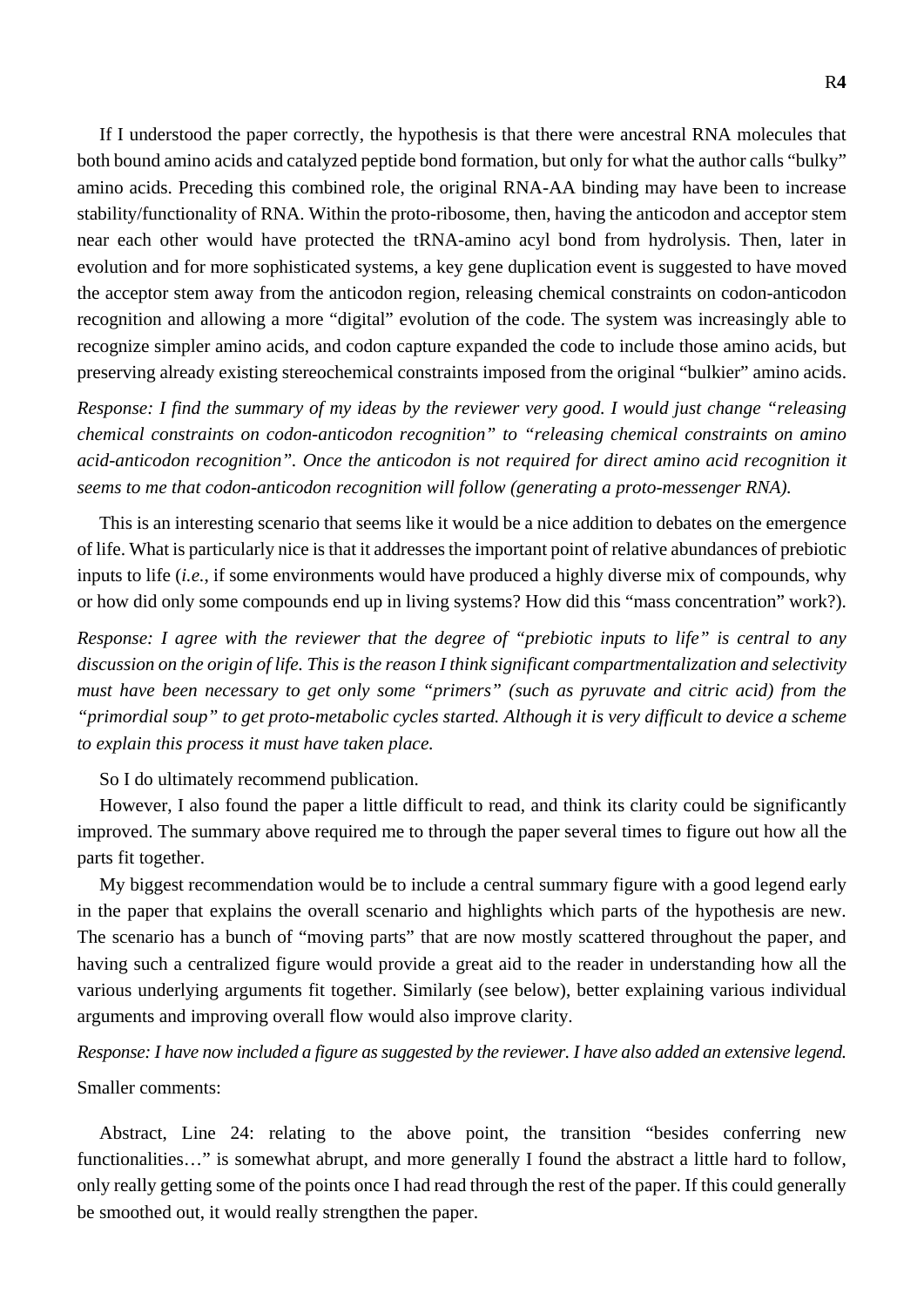#### *Response: I have made an effort to render the abstract easier to read.*

Page 2, Lines 72–74: "In this scenario...the amino acid binds to this sequence and gets acylated by the adapter, which then dissociates carrying it along." This sentence is unclear. Does the author mean that an RNA molecule with dual functionality recognizes and binds one amino acid and then catalyzes the reaction with a second amino acid before dissociating the (di)peptide? Or is this meant to prime the reader to the point about risk of hydrolysis? Or something else? Please make clearer what is meant.

#### *Response: This sentence has been clarified.*

Page 3, Lines 91–92 (and later on throughout the manuscript): "As indicated by both spark-tube … possible early settings".

This depends on the prebiotic scenario we consider to be most likely. For spark-tube (atmospheric) and meteorites (interstellar + parent body processing) this appears a fair statement, but much less is known about chemistry at hydrothermal vents. Especially as the author does not appear to be necessarily arguing in favor of atmospheric or interstellar chemistry, but more generally discussing the difficulties that need to be considered in any scenario, it may be better phrased as an IF/THEN statement (*i.e.*, IF we consider spark-tubes *etc.* THEN the following problem holds). And perhaps mention a little bit about hydrothermal vents. But at least place a caveat.

*Response: I have included IF/THEN statements. I agree that less is known about hydrothermal vents. I also think that the repertoire of organic molecules emerging from these vents must have been much more restricted than those of atmospheric and sidereal sources. I find hydrothermal vents interesting in the origin of life debate because they provide non-solar energy sources like hydrogen and carbon monoxide, which along with proton gradients could have been essential for life at its beginnings.* 

Page 3, Lines 93–94: "Binding of these … was unlikely to provide … derived peptides". Why not? Please elaborate.

*Response: The idea is that small amino acids such as Gly and Ala could not be functionally relevant either as handles (in the sense of Szathmary, ref. 18) or as components of short peptides. For instance, all the basic residues are bulky. Maybe the expression "derived peptides" is not clear enough. What I meant is that even if amino acid polymerization started with nucleotides bound with Gly, Ala and other small amino acids, the resulting peptides would not be functional (i.e., catalytic) because of both lack of relevant chemical functions and folding problems. I have tried to clarify this point.* 

Page 4, Line 125: "Neither option seems especially plausible" Why not? Please elaborate.

*Response: It has to do with implausible sequences of events: option 1: anticodons are arbitrarily assigned (in a stereochemical sense) to small amino acids followed by stereochemically assigned anticodons to larger amino acids. The question here is how could the two sets of events be connected? If small amino acids could not be recognized by anticodons, how did these base triplets emerge? And, what unlikely coincidence made them compatible with a stereochemically based recognition process of large amino acids before it happened? Option 2: small amino acids are incorporated into polypeptides using a different primordial code that eventually evolves to a triplet-based code. This new code allows for the stereochemical recognition of large amino acids. Besides posing the same problem for the connection between triplets first coding for small*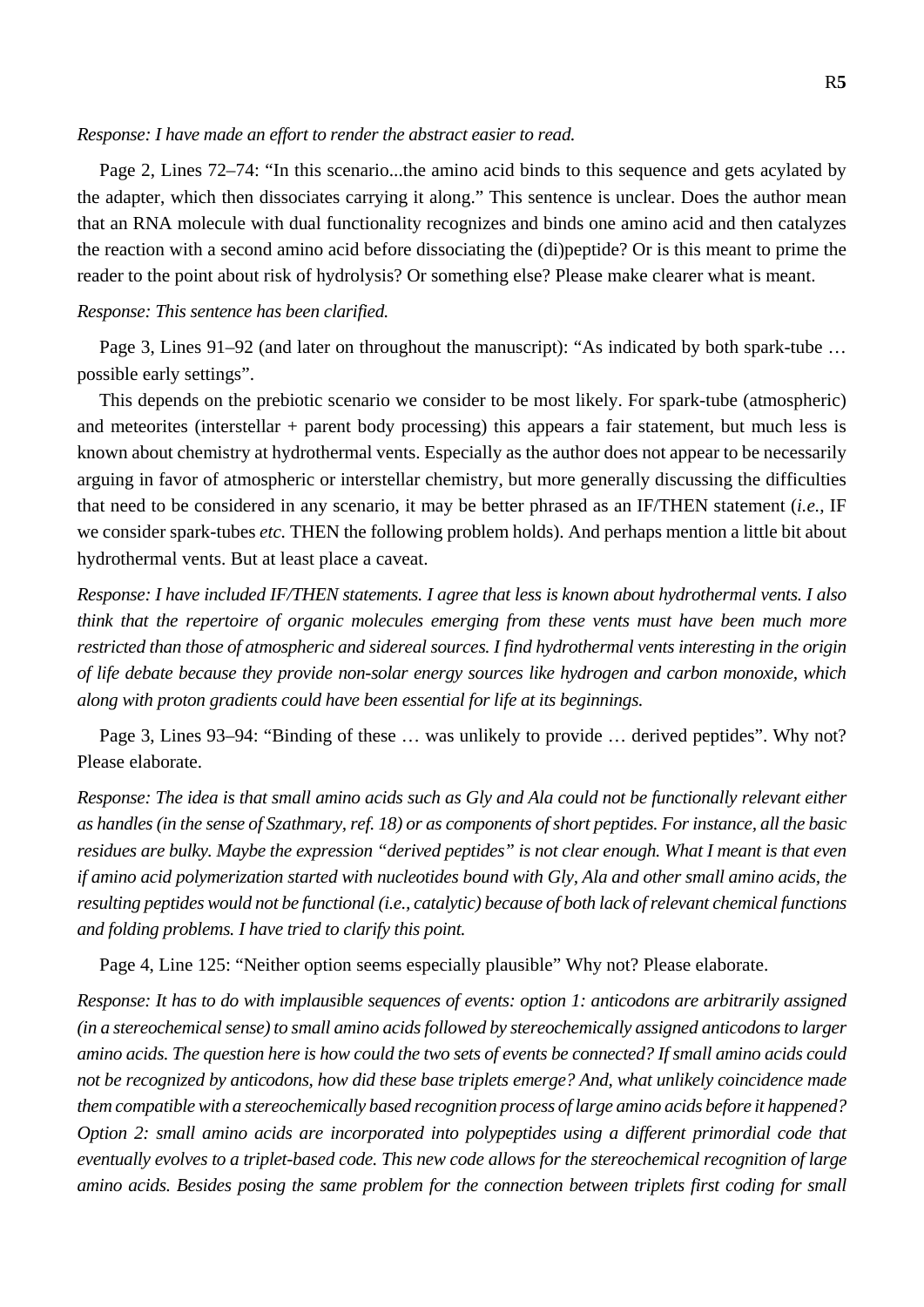*amino acids and then for larger amino acids this option has the added difficulty of implying a change in the nature of the code, which is not easy to envisage. I have included a sentence to better explain this.* 

Page 4, Lines 129–134 are again a little confusing. It is not immediately clear what "This apparent contradiction" is referring to as the directly preceding sentence provides a hypothesis that the author is proposing. This whole sequence seems central to the argument of the paper, but is confusing. Please make clear and precise what exactly the "contradiction" is, and improve overall flow, so that readers can understand better what the hypothesis in this paper solves and how.

*Response: The contradiction I was referring to is contained in ref. 14 and is discussed as Options 1 and 2 in the preceding answer. Then I used a reference to Yarus' work where he argues than proto-metabolic pathways may have generated large amino acids before the emergence of the genetic code (a concept I fully agree with). I have changed this paragraph to improve readability.* 

Page 5, Line 150 (and more generally all of the beginning of Section 3.1.): "…alanine …most abundant in the soup". This depends on the scenario we assume to be most likely. See comment before.

*Response: It is expected that the "primordial soup" scenario will favor Ala as one of the major amino acids present in proto-metabolisms. Other scenarios will give different answers and, as stated in the manuscript, I believe all the amino acids used for polypeptide synthesis were always of proto-biotic origin. My point here is that the "primordial soup" is a very popular concept that does not explain the transition between abiotic and proto-biotic amino acids syntheses.* 

Page 5, Line 154 and on: Moreover, I don't think the follow-up argument about modern alanine biosynthesis is very strong. All of the reactions mentioned by the author are transamination reactions, in which the only thing that alanine gets from the 'more complex' amino acids is the amino group. As a group the transaminases are generally known to have broad specificity, so a scenario in which one of the mentioned transaminases replaced an ancestral reaction of pyruvate  $+NH<sub>4</sub>$  to alanine is entirely plausible. Indeed, some organisms are know to use alanine dehydrogenase (ec 1.4.1.1) to drive pyruvate  $+$  NH<sub>4</sub>, even using it as the main input for NH<sub>4</sub> assimilation into the cell when glutamate systems are disabled.

#### *Response: The remarks of the reviewer are well taken. I have removed this section.*

So instead of supporting the author's "however, no clear link …" point from Line 148, the above scenario could just as well be hypothesized to argue against it.

*Response: My point here is that the way amino acids are synthesized in spark-tube experiments (and possibly in outer space) are very unlikely to be related to the way biology does it. So, how may the transition between the two, required if the primordial soup provides the first amino acids, be explained if completely unrelated?* 

However, I'm not sure this particular point about alanine is key as the overall narrative in the paper has much more context. Indeed the broad specificity of the transaminases could support the author's argument about enzyme promiscuity. Either way I would suggest significantly rewriting this first part of Section 3.1, as the current argument has weaknesses that could be seen to undermine the whole.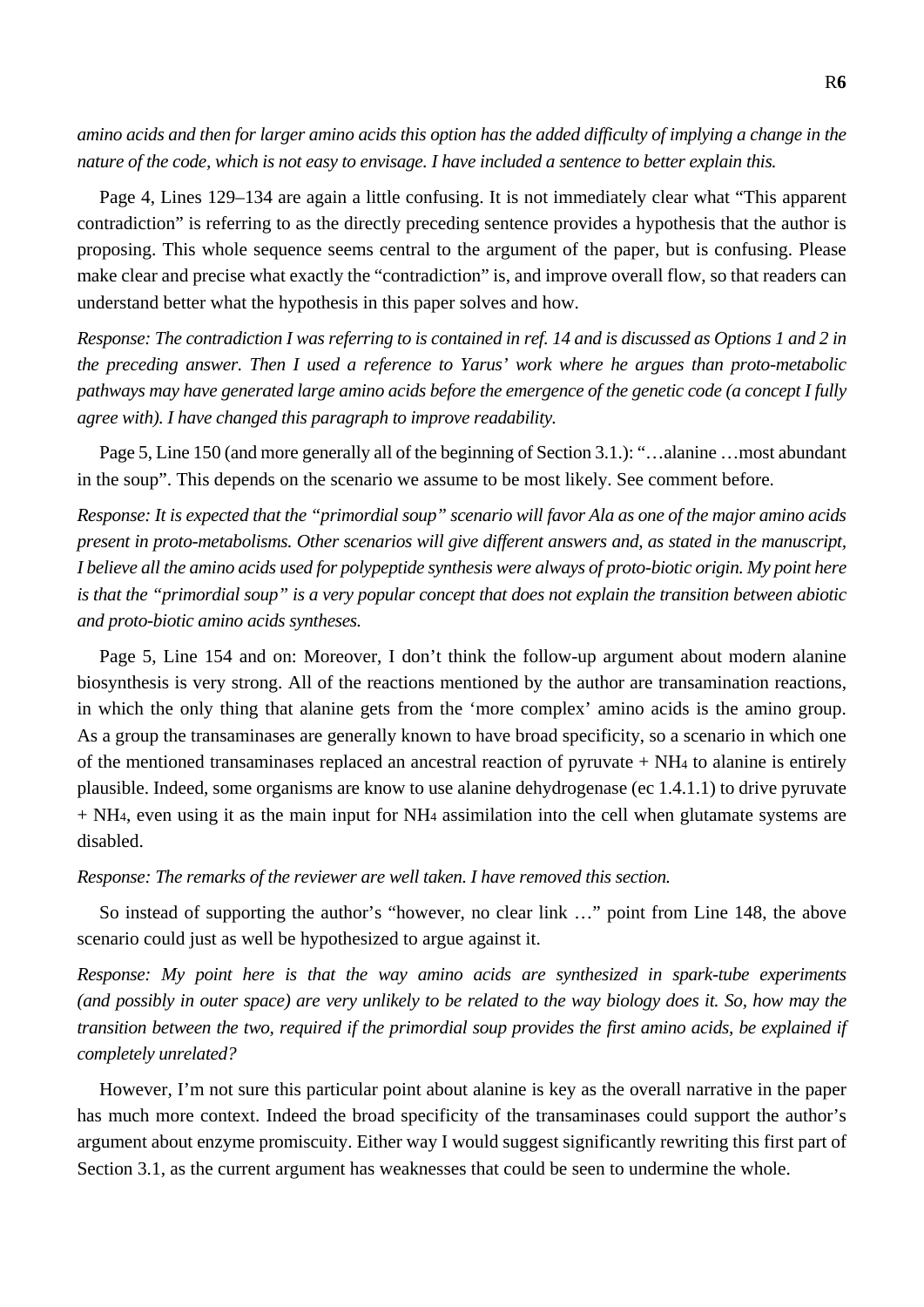*Response: I had also thought about transaminases in this context, especially when Glu is used as an amine source because that's a very common way of providing amino groups to metabolites.* 

Pages 5–6 (the rest of Section 3.1): Many others have written about promiscuous enzymes and their potential roles in early metabolic evolution (e.g., Copley, Jensen, Tawfik, Fani, Pereto and others), it might be good to at least cite and possibly briefly discuss some of that work in this section.

*Response: Promiscuous enzymes are at the end of my list. I think that, by definition, primordial catalysts (minerals followed by nucleotides?) could not have helped having low specificity. In fact, I think this was a great advantage during evolution because they were, albeit less efficiently, able to catalyze in parallel a large number of similar reactions. More specialized catalysts would not have done the job. Being already complex proteins promiscuous enzymes probably represented the next-to-the-last step towards the first "modern" living organism.* 

Page 8, Lines 211–214: "However, direct amino acid… an "analogic" device". This sentence is hard to read with some circular aspects (amino acid…recognition could only be effectual is the amino acid…was recognized). Please simplify and improve readability.

#### *Response: I have tried to do so.*

Also, "analogic" should be "analog".

#### *Response: Corrected.*

Relatedly, regarding the general hypothesis of a "analog" to "digital" transition, a good paper to cite and be aware of is [Walker and Davies 2013, "algorithmic origins of life"], which talks in detail about transitions from analog to digital logic and the connection to the emergence of life.

*Response: I have gone over that paper and although I agree there are points in common with my proposition the authors have a much more encompassing view about "analog" and "digital" aspects in biology than the transition of RNA adaptors I discuss in my paper.* 

#### *Round 1: Reviewer 3 Report and Author Response*

This manuscript makes the unusual argument that simple amino acids were probably not used for early coded peptides. Instead, relatively non-specific catalysis produced a variety of more complex amino acids, which could interact with RNA, and become specifically acylated to it. After hairpin tRNA gene duplication, these early RNAs could have both anticodons and (distant) acylations. Only at this point were the simple amino acids incorporated into an emergent process of translation.

*Response: The interpretation of the reviewer is exact. Although I agree that my contention is unusual I also think that the results of Miller's experiments have been over-interpreted. Taken face value, all they show is that molecules such as amino acids can be synthesized abiotically. Conversely, they do not provide plausible pathways for their biological synthesis. Not surprisingly, in spark-tube experiments the simpler molecules are more abundant. However, I think that relative complexity must have been the landmark of biological processes right from the start.* 

Because the inferred evolutionary process is unusual, this notion is worth description, and could be published. However, I have a few suggestions.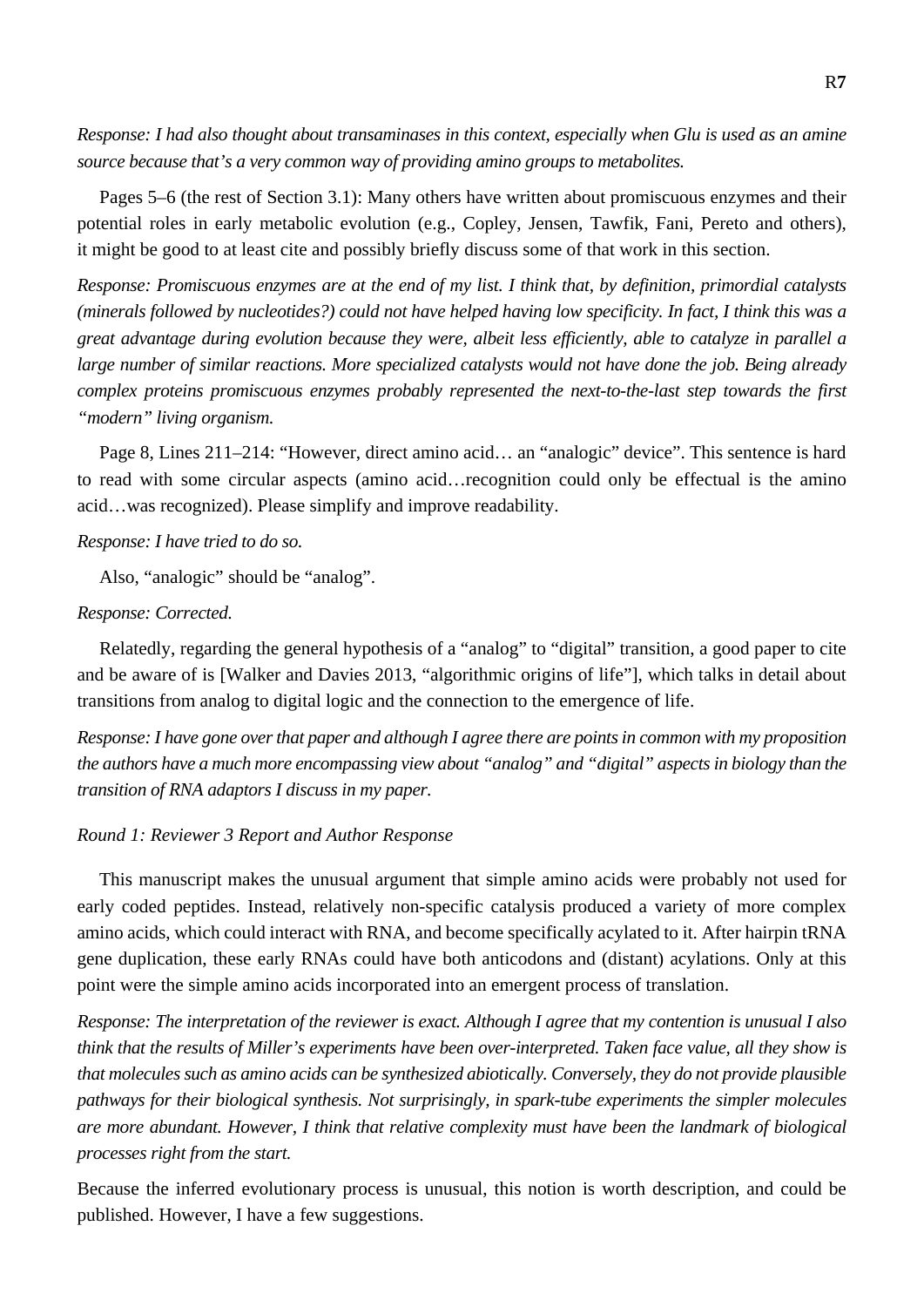(1) A graphic depicting the suggested process would make the proposed path easier to first comprehend, then remember. Furthermore, having to specifically present the pathway will likely clarify the implied course of successive selections leading to a translation apparatus.

*Response: I have now included a graph as suggested by the reviewer. I have also added an extensive legend to the figure.* 

(2) Doesn't the idea require that primordial catalysts exist to carry our substantial fractions of the pathways in the Figures? That seems a rather rigorous requirement; are there any examples that make this more plausible?

*Response: Several reactions concerning one of the examples I chose, the tricarboxylic acid cycle (Figure 2) have been carried out using colloidal semiconductor particles (see refs. 34–36). I think this is a good example of possible primordial catalysts.* 

(3) I do not understand the argument in Lines 156–157, and would like to see the numbers presented better explained.

*Response: It was my intention to argue that the relative molar ratios of amino acids found in spark-tube experiments are not consistent with the sequence of their metabolic synthetic pathways as they are observed in biology. One would have expected that if simpler amino acids were the first to be incorporated into biological processes they would have been precursors of more complicated ones. I took Ala as an example because it is normally synthesized from the more complex amino acids glutamate, cysteine and valine. The numbers the reviewer refers to are the molar ratios of these amino acids (except Cys) relative to Ala in spark-tube experiments. I agree that this should have been better explained. As another reviewer has commented that this paragraph was not central and could be taken out I have done just that.* 

(4) The legend to Figure 2 contains a risible misspelling, "alpha-ketoisocrapoate". In the Figure 1 legend "dephosphorylation = dephosphorilation"?

*Response: I have removed the "crap" from "alpha-ketoisocaproate". I have also corrected "dephosphorylation"* 

(5) The title is unusually uninformative; a revised one which gave some hint of the nature of the hypothesis would be more helpful to a prospective reader.

*Response: I understand the reviewer's comment but it can also be interpreted as: "what is this author trying to tell us?" And attract the reader's attention. However, I have changed it a bit.* 

#### **Second Round of Evaluation**

### *Round 2: Reviewer 2 Report and Author Response*

The author has significantly improved the manuscript, and I recommend publication.

The answers to my comments provided by the author have helped clear up gaps in my own understanding of the background and context, and modifications to the text have significantly improved clarity and flow. In particular the addition of Figure 3 with its extensive legend provide the reader with